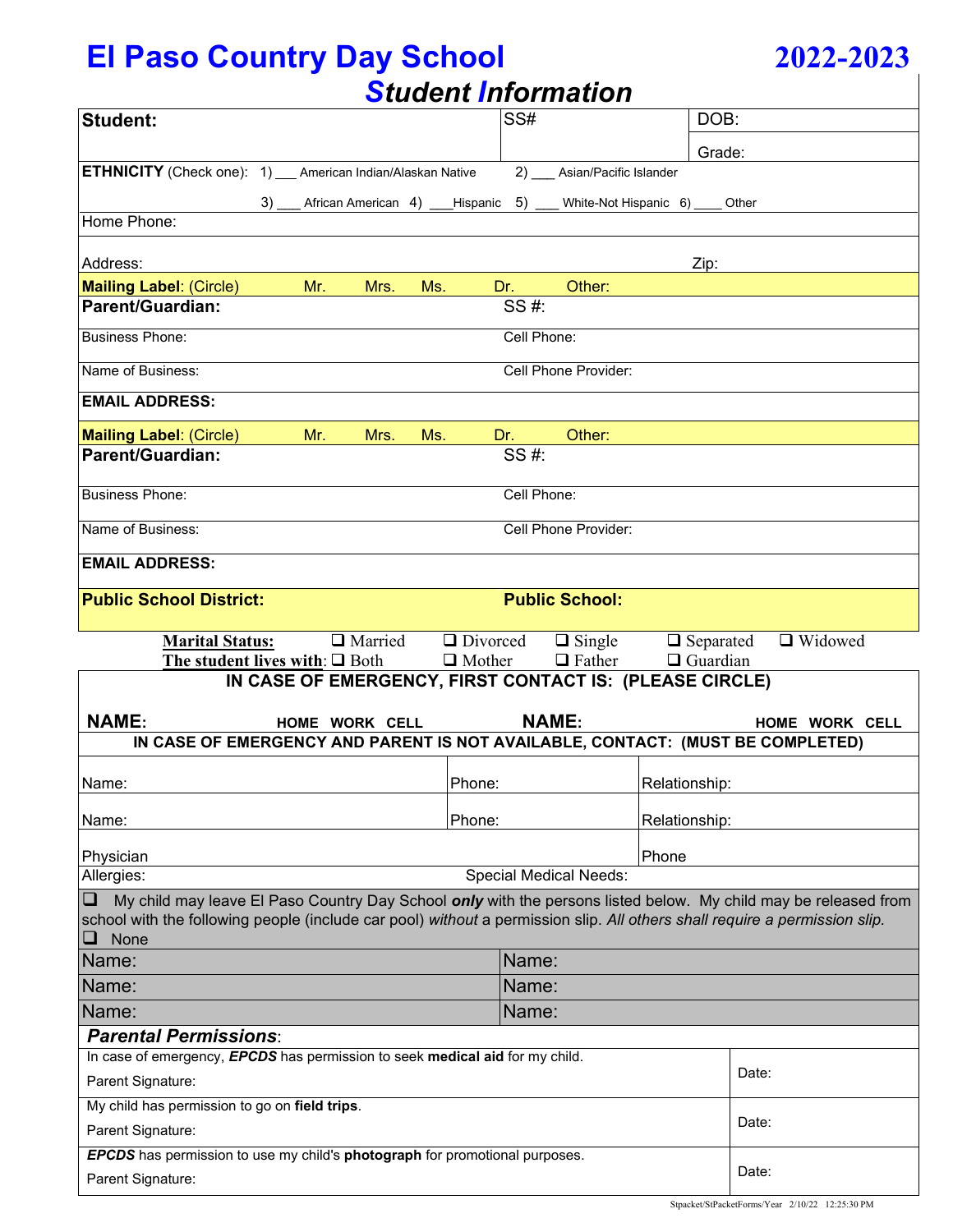| <b>Health Information</b>                                                                                       |                                  |                                                                      |                   |        | 2022-2023          |        |                          |  |
|-----------------------------------------------------------------------------------------------------------------|----------------------------------|----------------------------------------------------------------------|-------------------|--------|--------------------|--------|--------------------------|--|
|                                                                                                                 |                                  |                                                                      |                   |        |                    |        |                          |  |
| STUDENT:                                                                                                        |                                  |                                                                      |                   |        | DATE OF BIRTH:     |        |                          |  |
|                                                                                                                 |                                  |                                                                      |                   |        |                    |        |                          |  |
| AGE:<br>WEIGHT:                                                                                                 |                                  |                                                                      |                   |        | <b>HEIGHT:</b>     |        |                          |  |
| <b>Record abnormal condition only:</b>                                                                          |                                  |                                                                      |                   |        |                    |        |                          |  |
| Heart<br>$\Box$                                                                                                 | Eyes<br>⊔                        | Nervous System<br>❏                                                  |                   |        | Chest/Lungs        |        | <b>Skin</b><br>❏         |  |
| Teeth<br>$\mathcal{L}_{\mathcal{A}}$                                                                            | Kidneys<br>❏                     |                                                                      | Muscular/Skeletal | $\Box$ | Throat             |        | <b>Sinuses</b><br>$\Box$ |  |
| Medical History: Please indicate if the student has had any of the following:                                   |                                  |                                                                      |                   |        |                    |        |                          |  |
| <b>Measles</b><br>$\Box$<br>$\Box$                                                                              | Scarlet Fever   □ Whooping Cough |                                                                      |                   | $\Box$ | <b>Mumps</b>       | $\Box$ |                          |  |
| Pneumonia<br>❏<br>⊔                                                                                             | Diphtheria                       | <b>Rheumatic Fever</b><br>ப                                          |                   | ப      | <b>Chicken Pox</b> | $\Box$ |                          |  |
| <b>Tuberculosis</b><br>$\Box$<br>⊔                                                                              |                                  | Has the student traveled outside the United States in the past year? |                   |        |                    |        |                          |  |
| Allergies (include food):                                                                                       |                                  |                                                                      |                   |        |                    |        |                          |  |
| <b>Current Medications:</b>                                                                                     |                                  |                                                                      |                   |        |                    |        |                          |  |
| Has the student had any surgery in the past year?                                                               |                                  |                                                                      |                   |        |                    |        |                          |  |
| If yes, please describe                                                                                         |                                  |                                                                      |                   |        |                    |        |                          |  |
| Other conditions                                                                                                |                                  |                                                                      |                   |        |                    |        |                          |  |
| For the protection of your child and the other students and faculty,                                            |                                  |                                                                      |                   |        |                    |        |                          |  |
| EPCDS requires all students to have an annual physical with the completed form maintained in the school office. |                                  |                                                                      |                   |        |                    |        |                          |  |
| Physician's Name (please print)                                                                                 |                                  |                                                                      |                   |        |                    |        |                          |  |
| Address:                                                                                                        |                                  |                                                                      |                   |        |                    |        | Phone:                   |  |
| Hospital Preference:                                                                                            |                                  |                                                                      |                   |        |                    |        |                          |  |
| Physician's Signature (mandatory):<br>Date:                                                                     |                                  |                                                                      |                   |        |                    |        |                          |  |
| <b>Parental Permissions: (All grades)</b>                                                                       |                                  |                                                                      |                   |        |                    |        |                          |  |
| El Paso Country Day School may administer acetaminophen (Tylenol) to my child at the school's discretion.       |                                  |                                                                      |                   |        |                    |        |                          |  |
| Parent Signature:<br>Date:                                                                                      |                                  |                                                                      |                   |        |                    |        |                          |  |
| I agree to promptly inform the school of any changes relevant to my child's health.                             |                                  |                                                                      |                   |        |                    |        |                          |  |
| Parent Signature:                                                                                               |                                  |                                                                      |                   |        | Date:              |        |                          |  |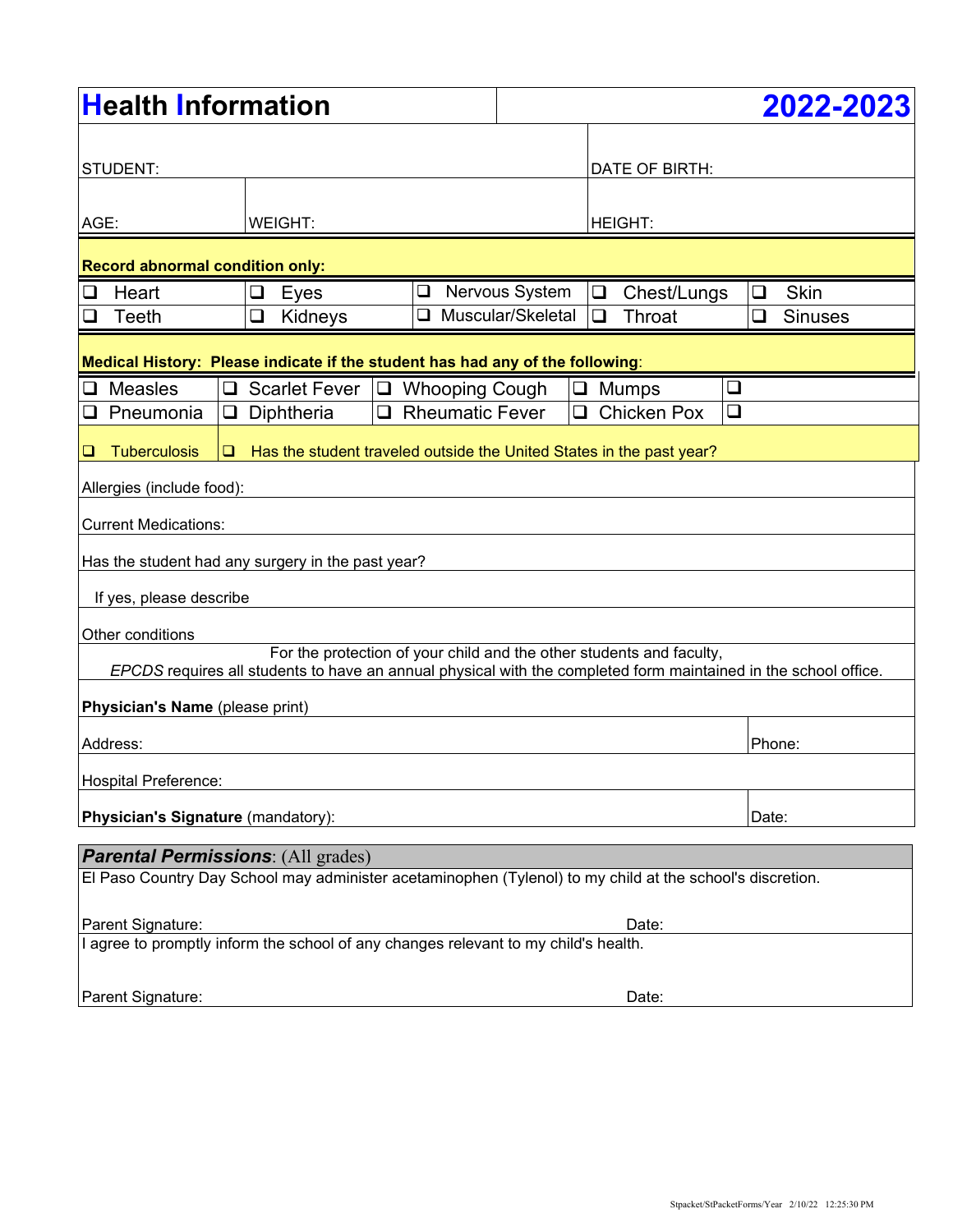### **Student Handbook 2022-2023**

#### **SCHOOL RIGHTS**

- 1. **Each student has the right to be safe: physically, emotionally, and intellectually.**
- 2. **Everyone has the right to learn.**
- 3. **Absolute integrity is required of us all.**
- 4. **Everyone has the right to mutual respect.**

Physical safety is of primary importance. Any student interfering with the safety of another will be considered as a serious breach of expectations and will result in a notation on the student's permanent record, suspension, and/or expulsion. Emotional safety is essential for the well being of all students. When this is disturbed by such behaviors as teasing, harassment, put downs, etc. it compromises the entire learning process. Each student has the right to learn. Disruption to class includes excessive tardiness. When an individual interferes with the rights of another s/he will have to be removed from class. Academic integrity is expected of all EPCDS students. All work is expected to be the student's own unless otherwise indicated. Plagiarizing, copying, or otherwise presenting any work as one's own that is not, will result in a notation on permanent records, suspension, and/or expulsion.

I have read the El Paso Country Day School Student and Parent Handbook available online at www.epcds.org. I understand that I will comply with the information contained within and as listed above.

STUDENT:

STUDENT SIGNATURE:

DATE:

I acknowledge that my child has reviewed the Student and Parent Handbook and will comply with the information contained within and as listed above.

PARENT:

PARENT SIGNATURE:

DATE: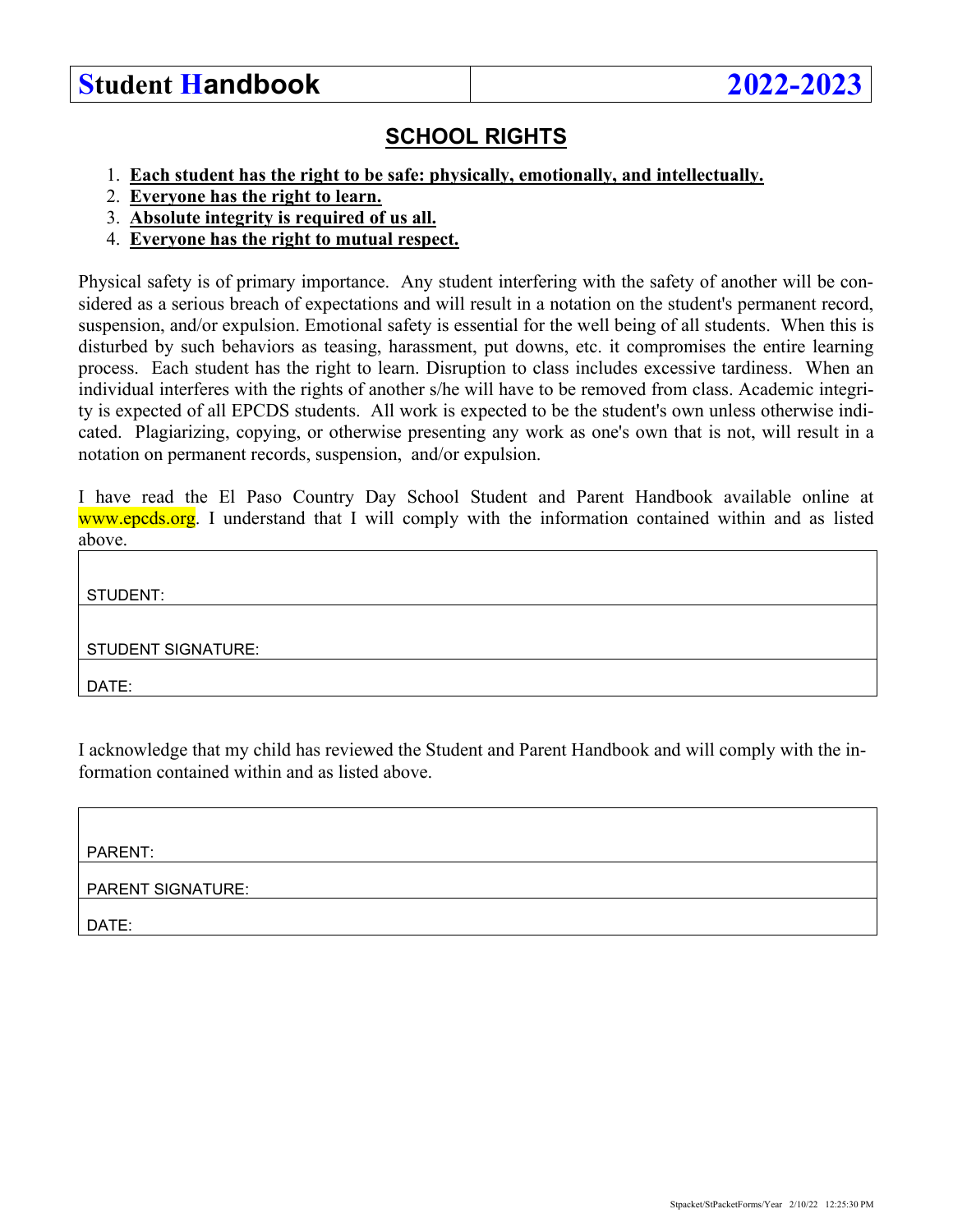## **Computer Room Guidelines 2022-2023**

Behavior standards for the computer room are very strict in order to ensure the safety of the students and to protect the computers. These standards are discussed the first class day in the computer room. Violation of these standards will result in the logical consequence of restricted computer privileges until the student has demonstrated increased respect for the facility.

Students are expected to:

- Respect hardware and software,
- Respect all data stored on the hardware, including another student's work,
- Use the Internet appropriately,
- Each student is required to have his/her own USB Flash Drive for document storage,
- Use the school computers as needed to complete homework assignments when the computer lab or office computers are available,

Students may *not*:

- Install hardware or software on EPCDS equipment,
- Have food or drinks in the computer lab or near computer equipment,
- Play computer games on the school computers which do not pertain to the day's lesson,
- Use home computer failure as an excuse for not turning in homework on time.
- Use EPCDS computers for e-mail, instant messaging or other *personal* use.

#### - **Cyberbullying in and outside of school will not be tolerated. All electronic devices may be searched by El Paso Country Day School staff.**

- I acknowledge that my child accepts the responsibilities for and complies with the guidelines for computer use as stated above and as set forth in the Student and Parent Handbook (available online at www.epcds.org.

| STUDENT (Please print):               |                                       |     |       |  |  |  |  |  |  |
|---------------------------------------|---------------------------------------|-----|-------|--|--|--|--|--|--|
| <b>PARENT SIGNATURE:</b>              |                                       |     | DATE: |  |  |  |  |  |  |
| Computer at Home?                     | <b>YES</b>                            | NO. |       |  |  |  |  |  |  |
|                                       |                                       |     |       |  |  |  |  |  |  |
| Email Address Student:                |                                       |     |       |  |  |  |  |  |  |
|                                       |                                       |     |       |  |  |  |  |  |  |
| Email Address Mother/Parent/Guardian: |                                       |     |       |  |  |  |  |  |  |
|                                       |                                       |     |       |  |  |  |  |  |  |
|                                       | Email Address Father/Parent/Guardian: |     |       |  |  |  |  |  |  |